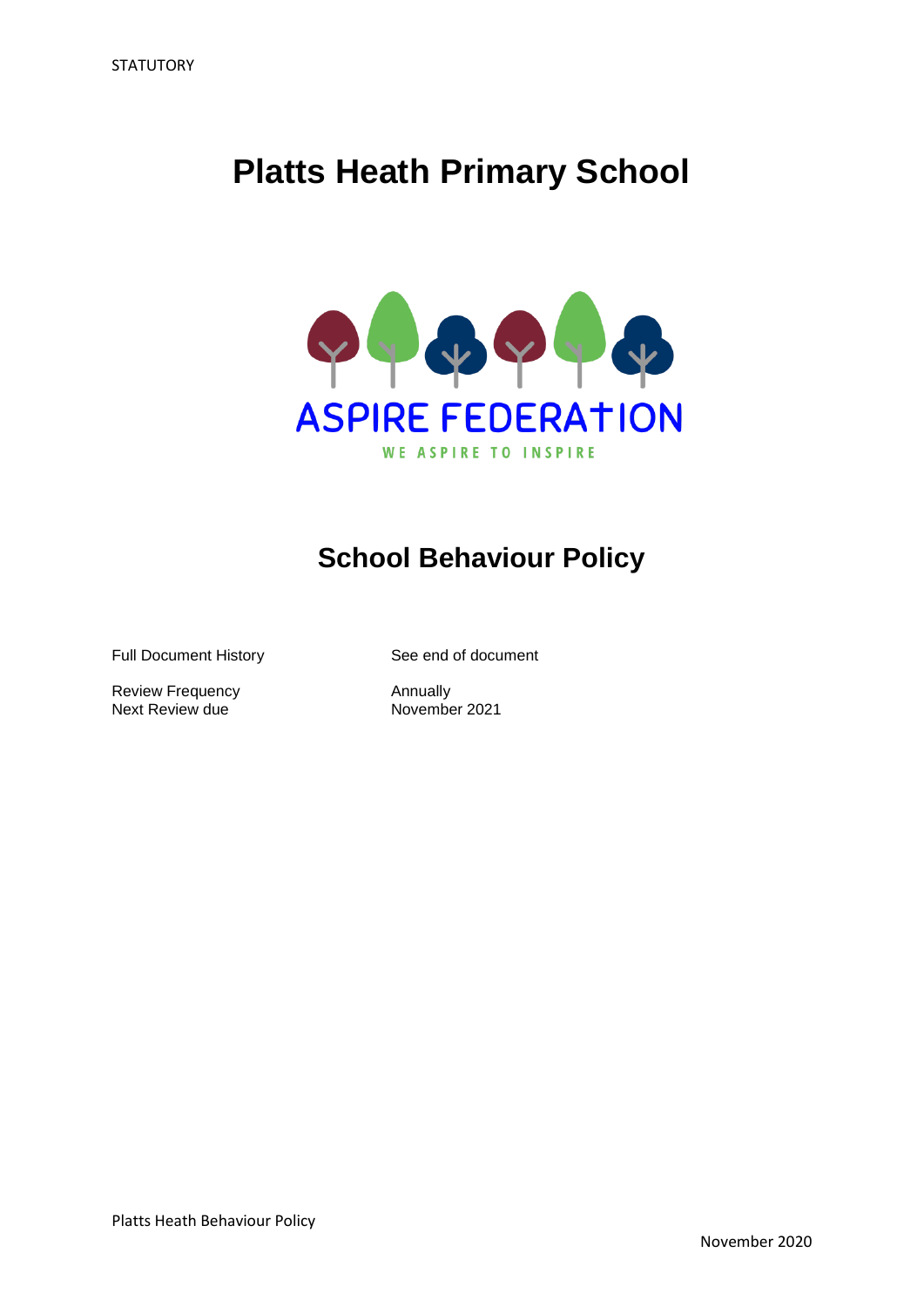## **Introduction**

Section 89 of the Education and Inspections Act requires that the head teacher should determine the school behaviour policy with a view to;

- Promote, among pupils, self-discipline and proper regard for authority
- Encourage good behaviour and respect for others on the part of pupils and, in particular, preventing all forms of bullying amongst pupils
- Ensure that the standard of behaviour of pupils is acceptable
- Ensure that pupils complete any tasks reasonably assigned to them in connection with their education, and
- Otherwise regulate the conduct of pupils

The policy should be determined in accordance with the guidelines determined by the governing body in the 'Written Statement of Behaviour Principles' policy.

## **Principles**

At Platts Heath Primary School, discipline is about learning acceptable codes of behaviour within the school community. We seek to emphasise positive social behaviour, fostering the development of self-discipline, so that children:

- are aware that there are reasons for behaving in one way rather than another
- understand that the well-being of the community as a whole is directly affected by the actions of the individual
- recognise that there are consequences for all actions, both positive and negative

Children need boundaries or expectations so that by knowing what is acceptable they are secure within the school community. These boundaries are defined by having five golden rules, which every child is familiar with and apply to all areas of school life.

Our responsibility will be to ensure that children from the school adhere to the principles detailed in this policy which will apply when they are within the school boundaries, under school control on outside trips and when they are not on the premises of the school and under the lawful control of a member of staff but are identifiable as pupils of Platts Heath Primary School.

We aim to make use of both rewards and sanctions and establish a climate where praise and encouragement outweigh the frequency of punishment and admonition.

## **Expected Behaviour**

The following are the key values of our school and are used when discussing acceptable behaviour with children: Selflessness, Generosity, Empathy, Forgiveness, Curiosity, Honesty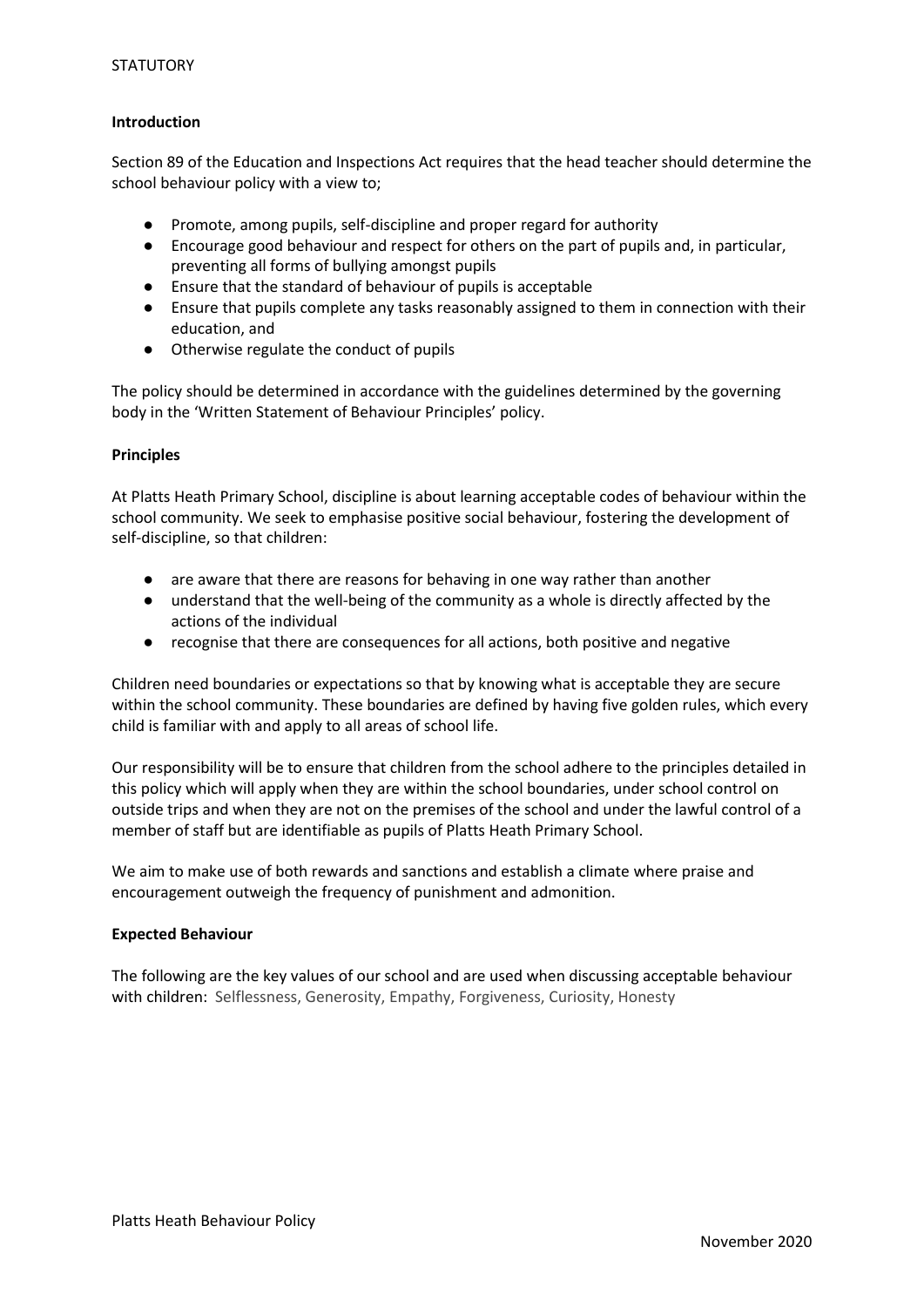#### **OUR GOLDEN RULES**

#### **In our school we will:**

- always try our best
- be kind, polite and considerate
- always try to tell the truth
- listen carefully to everybody
- and care for our environment.

These expectations and rules will be interpreted in language appropriate to the age and the development of the children.

All members of the school community, adults and pupils, have a responsibility to act according to these rules.

As role-models all adults in the school are expected to;

- show respect to every child as an individual
- be aware of vulnerable children
- focus on the behaviour rather than the child
- avoid having favourites and taking sides
- be seen to be fair
- avoid labelling pupils
- have high expectations of pupils
- avoid references to other family members (such as 'just like your brother')

#### **Responsibilities**

## **Class Teacher**

It is the responsibility of the class teacher to ensure that school and class rules are adopted in their classroom and that the class behave in a responsible manner during curriculum time. It is essential that there is mutual respect between adults and children, and a high standard of behaviour in the classroom, to ensure that effective teaching and learning can take place in a positive learning environment. Any unacceptable behaviour should be dealt with in line with the guidelines in this policy and consequences should be followed through consistently.

The class teacher will contact a parent if there are on-going concerns about the behaviour of a child in their class. It is also the responsibility of the teacher to inform relevant staff if they need to follow through sanctions with children out of class (e.g. in assembly, at lunchtime).

## **Teaching Assistants**

TA's should support the teachers with following through the Behaviour Policy with the children they work with. They should keep the class teacher informed of any incidents that occur during whole class, small group or break times and whilst on school visits.

#### **Volunteers**

Volunteers should supervise a group, and remind children of the golden rules where necessary. However it is not their role to issue sanctions, and any incidents of poor behaviour should be referred to a teacher or other member of staff.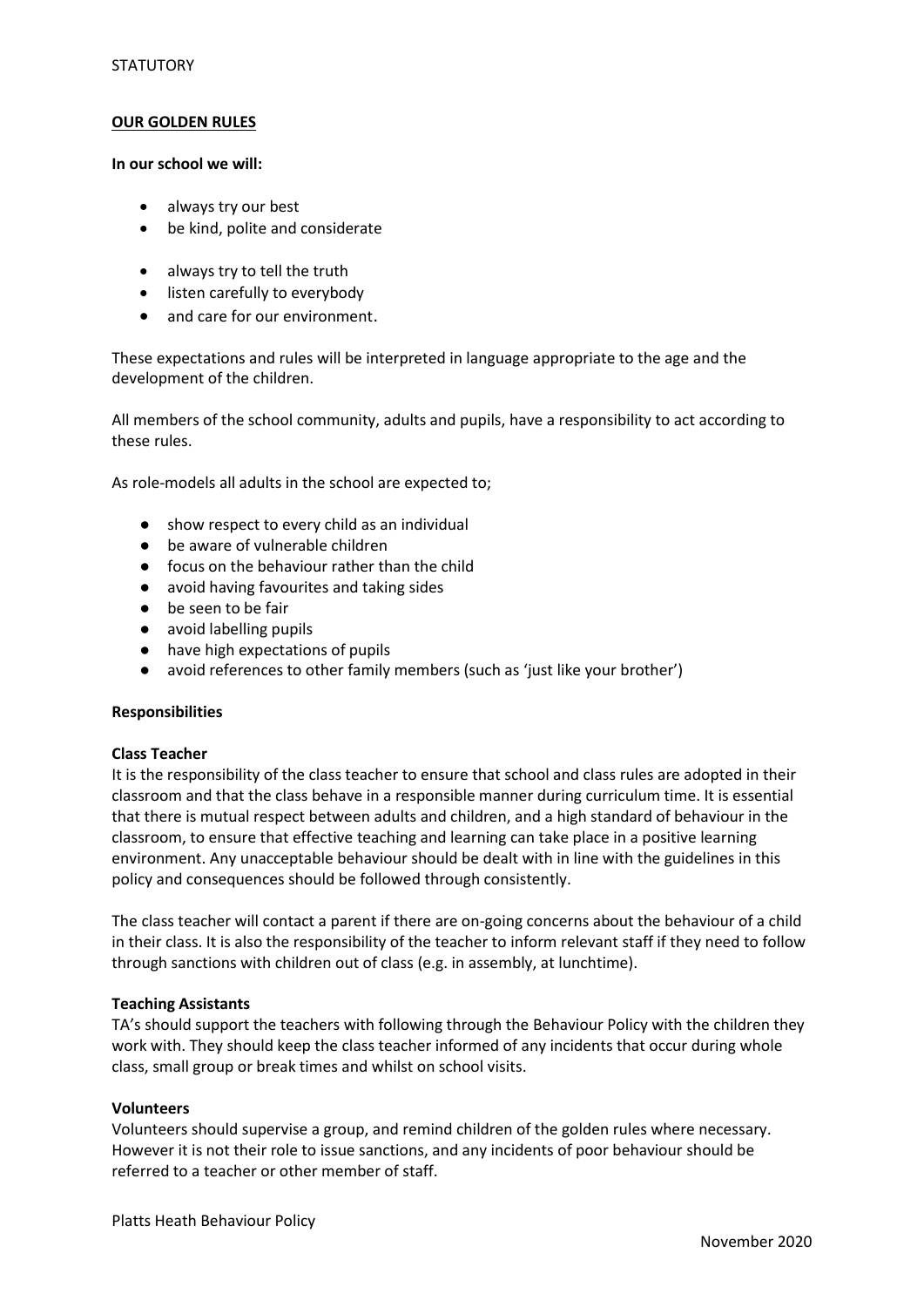## **STATUTORY**

#### **Head teacher**

It is the responsibility of the Head teacher to ensure that the Behaviour Policy is implemented consistently throughout the school and to report to Governors on the effectiveness of the Policy. In addition, the Head teacher should support all staff in the school with managing the behaviour of all children. This may involve talking to the children, setting up Individual Behaviour Plans (IBPs) with children and their parents, supporting the implementation of behaviour plans by giving praise or stickers for appropriate behaviour and generally supporting staff with the implementation of all aspects of this policy.

#### **Parents**

We aim to work collaboratively with parents and to give consistent messages about behaviour at school.

We hope that parents will support us in the management of their child's behaviour and any consequences that have been put into place. Parents and pupils will be asked to support our Behaviour Policy by signing the Home - School Agreement.

Where behaviour is causing concern parents will be informed at an early stage, and given an opportunity to discuss the situation. Parental support will be sought in devising a plan of action within this policy, and will be involved in reviewing the outcomes of this action plan.

More generally we expect all parents, carers and visitors to the school to adhere to our code of conduct which can be found in Appendix 1.

#### **Governors**

The Governing Body has a general responsibility of setting guidelines on standards of behaviour and reviewing the effectiveness of the policy. They may need to become involved with particular individual incidents and offer support to the Head teacher.

#### **Rewards**

Rewards are used to demonstrate that good behaviour is valued by the whole school community and to encourage similar behaviour in others.

Rewards typically used in school include a quiet word of encouragement, a positive written comment on a piece of work, stickers, a visit to another member of staff or Head teacher, praise in front of the group, class or whole school, display of work and parents / carers in to share good work. There are also some class specific rewards, such as pupils being given raffle tickets, table points or marbles to collect which are then added up and rewarded with a small item.

In addition we use:

Star of the week The star of the week award encourages hard work and positive behaviour. Adults can nominate a pupil and all nominations are read in celebration worship on a Friday

#### **Sanctions**

Although rewards are central to the encouragement of good behaviour, realistically there is a need for sanctions to register the disapproval of unacceptable behaviour and to protect the security and stability of the school community.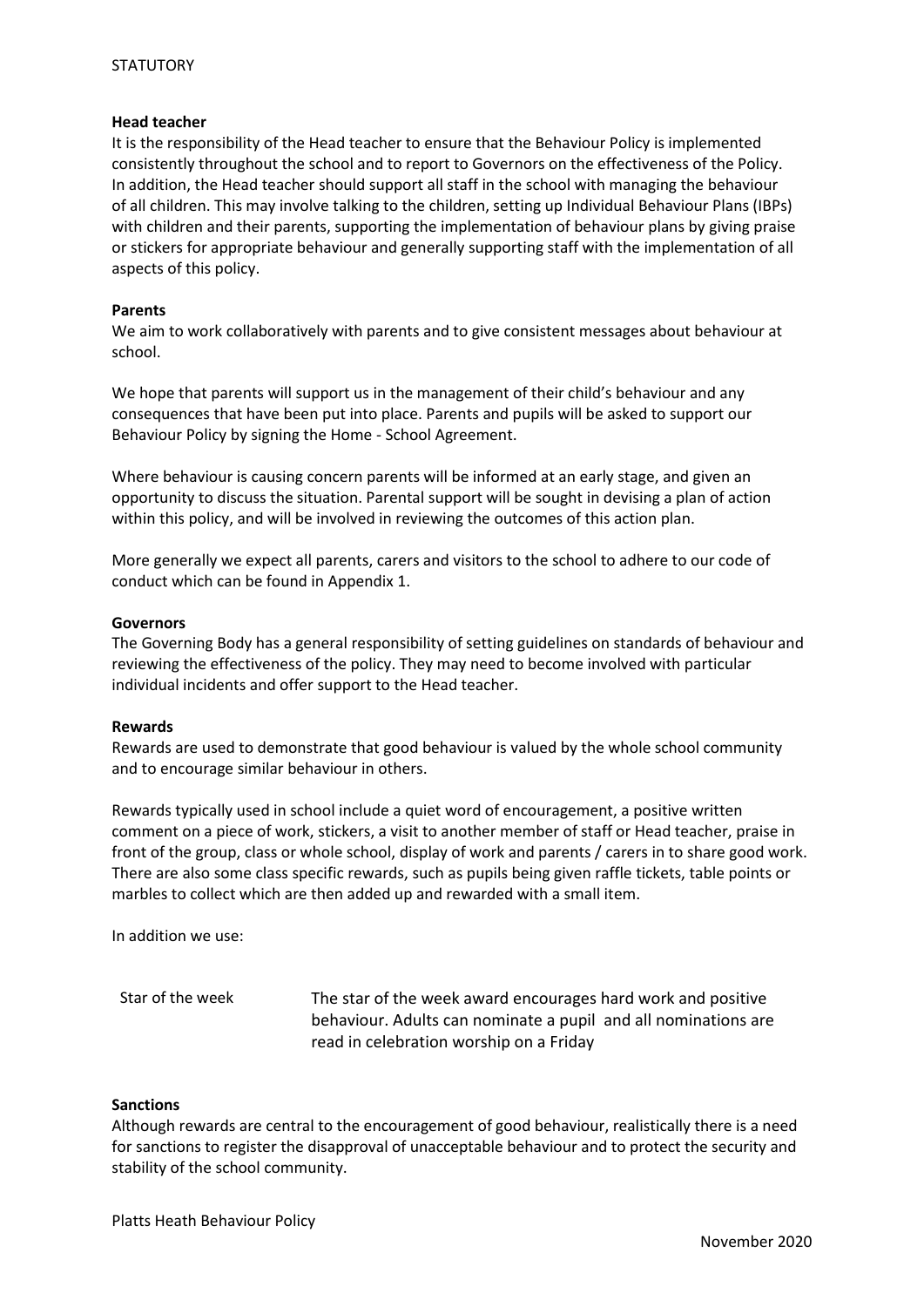In most cases, sanctions are applied to individuals, not groups.

When there are breaches of the behaviour code, we will:

- be clear why the sanction is being applied and condemn the specific action, not the individual
- establish the facts if they are not immediately clear, i.e. were others involved and who needs to take responsibility for their actions
- focus on the consequences of the action, for self and others<br>● be mindful of the golden rules and key values in our manage
- be mindful of the golden rules and key values in our management of breaches of those rules
- seek to understand the cause but not condone the action
- provide an environment that encourages self-acknowledgement of personal breaches of the code
- respect pupils' dignity and self-esteem
- work together as a staff so that the most appropriate adult will intervene
- be prepared to compromise, and to apologise
- be aware of individual differences

Each class uses a 'traffic light' system to record behaviour with names starting on green and then moving to amber and red according to the behaviour shown.

|                                                 | <b>Typical Behaviours</b>                                                                                                                                       | Sanction |                                                                                                                                                                                                                             |  |
|-------------------------------------------------|-----------------------------------------------------------------------------------------------------------------------------------------------------------------|----------|-----------------------------------------------------------------------------------------------------------------------------------------------------------------------------------------------------------------------------|--|
| <b>High level</b><br>Low<br>level<br>disruption | Behaviour shown to break one of the 5<br>golden rules<br>Calling out in class<br>Making noises, shouting<br>Not listening to instructions<br>Distracting others | 2.<br>3. | 1. Verbal warning and referred to<br>rules / expected behaviour<br>Name moved to orange on board,<br>time out if necessary<br>Name moved to red on board,<br>time out if necessary                                          |  |
|                                                 | Disrespect to an adult<br>Answering back<br>Name calling<br>Throwing things<br>Deliberately damaging someone's<br>property                                      | 4.<br>5. | Child moved away within the<br>classroom and letter issued to<br>parents, 15 mins taken from<br>playtime<br>Child moved out of the classroom<br>and letter issued to parents, 15<br>mins taken from playtime<br>(detention) |  |
|                                                 | Behaviour stops others learning<br>Hurting others<br>Leaving classroom / school premises<br>without permission                                                  | 6.       | Sent to head teacher with an<br>adult. Review of behaviour /<br>strategies / self-assessment. Head<br>teacher will telephone or meet<br>with parents to discuss concerns                                                    |  |
|                                                 | <b>Extreme aggression</b><br>Swearing at an adult<br>Verbal bullying (including use of racist<br>language)                                                      | 7.       | Sent to head teacher, complete<br>QCA Behaviour Review, have<br>review meeting with parents and                                                                                                                             |  |

Sanctions will take the form of: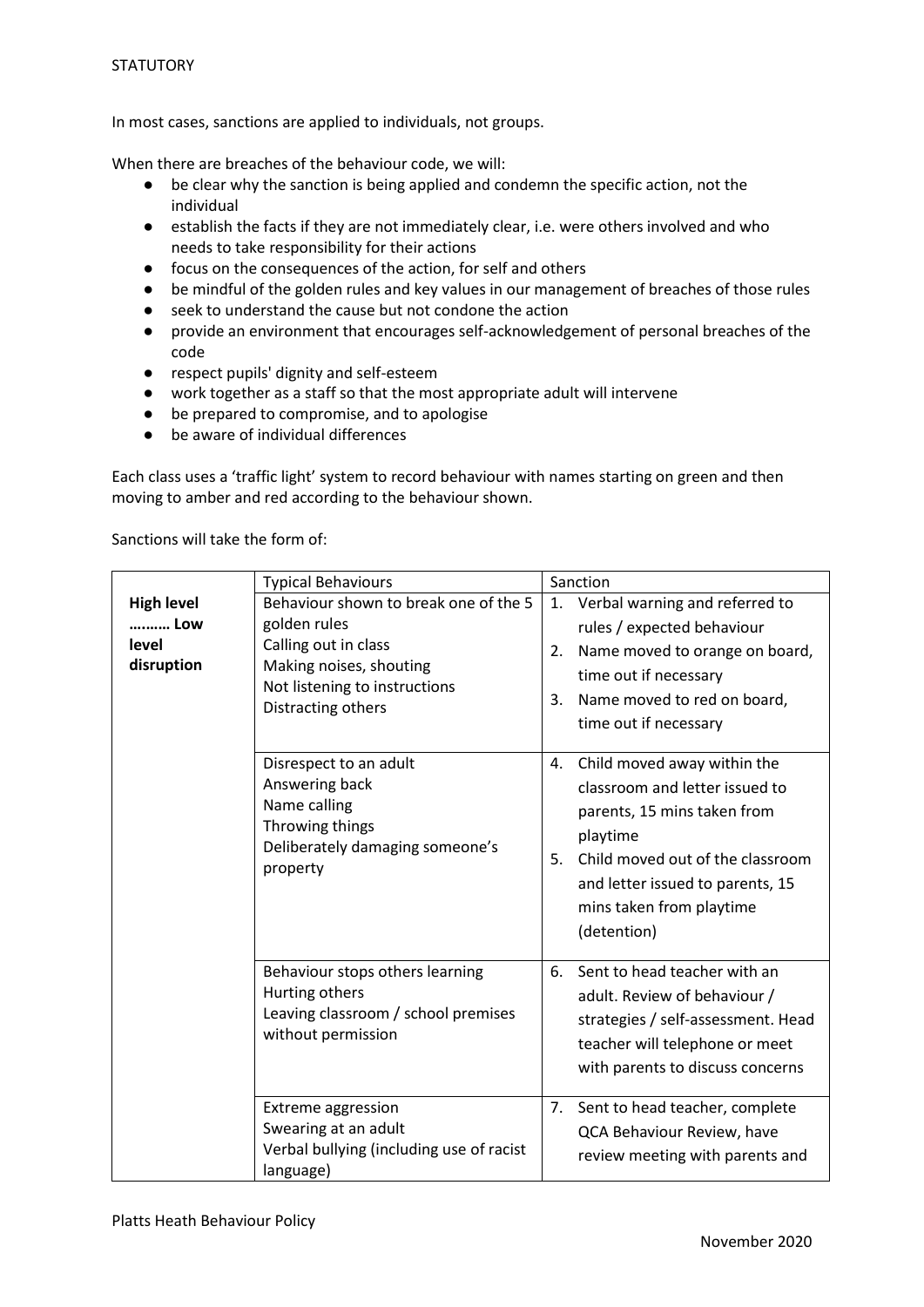|                                                                                                                                                                                                                                                                                                     |    | formulate Behaviour Support Plan<br>(BSP)                                                                                                                                                                      |
|-----------------------------------------------------------------------------------------------------------------------------------------------------------------------------------------------------------------------------------------------------------------------------------------------------|----|----------------------------------------------------------------------------------------------------------------------------------------------------------------------------------------------------------------|
| Violence towards an adult or child<br>(which results in injury to child)<br>Swearing at an adult - on-going<br>Racist verbal abuse<br>Sustained bullying<br>Frequent high levels of disruption to<br>lessons<br>Frequent high levels of non-<br>compliance<br>Frequent high levels of disrespect to | 8. | Fixed term exclusion<br>A Behaviour Support Plan will be<br>put in place before the pupil<br>returns to school or as soon as<br>possible thereafter<br>See Appendix 2 for further<br>information on exclusions |
| all adults who work in school                                                                                                                                                                                                                                                                       |    |                                                                                                                                                                                                                |
| Repeated serious breaches of school<br>behaviour policy<br>If the pupil where to remain in school<br>it would seriously harm the education<br>or welfare of the pupil or others in the<br>school                                                                                                    | 9. | Permanent exclusion<br>Only the head teacher can<br>permanently exclude a pupil                                                                                                                                |

Incidents of poor behaviour are also recorded in a class log, along with the action taken.

### **Bullying**

In line with our golden rule of 'treating others kindly and with respect' bullying of any form will not be tolerated. We believe in tackling incidents of bullying by encouraging an environment where every pupil has a voice and the right to be heard.

We define bullying as the use of aggression with the intention of hurting another person. It is usually conscious and wilful and consists of repeated acts of aggression and / or manipulation.

Bullying is any behaviour which makes a pupil feel threatened, hurt or frightened. The three main types are;

| Physical | hitting, punching, kicking, taking belongings                                                  |
|----------|------------------------------------------------------------------------------------------------|
| Verbal   | name calling, threats, insults, racist remarks, disability harassment, sexual                  |
|          | orientation harassment                                                                         |
|          | Cyber bullying above behaviours via use of telephone, email, text messaging, social networking |
|          | sites                                                                                          |

People can be bullied on the grounds of race, gender, disability, sexual orientation, socioeconomic status, language, religion plus any other real or perceived differences.

In addition to the sanctions identified above, specific anti-bullying strategies include;

#### **Use of thinking books / journals**

Selected children in Key Stage 2 have a private journal in which they can write down any issues or concerns they may have. The journals are handed in, usually to the class teacher, who will also reply to the questions or concerns. The reply may be either in writing or verbal and is confidential between staff and pupil.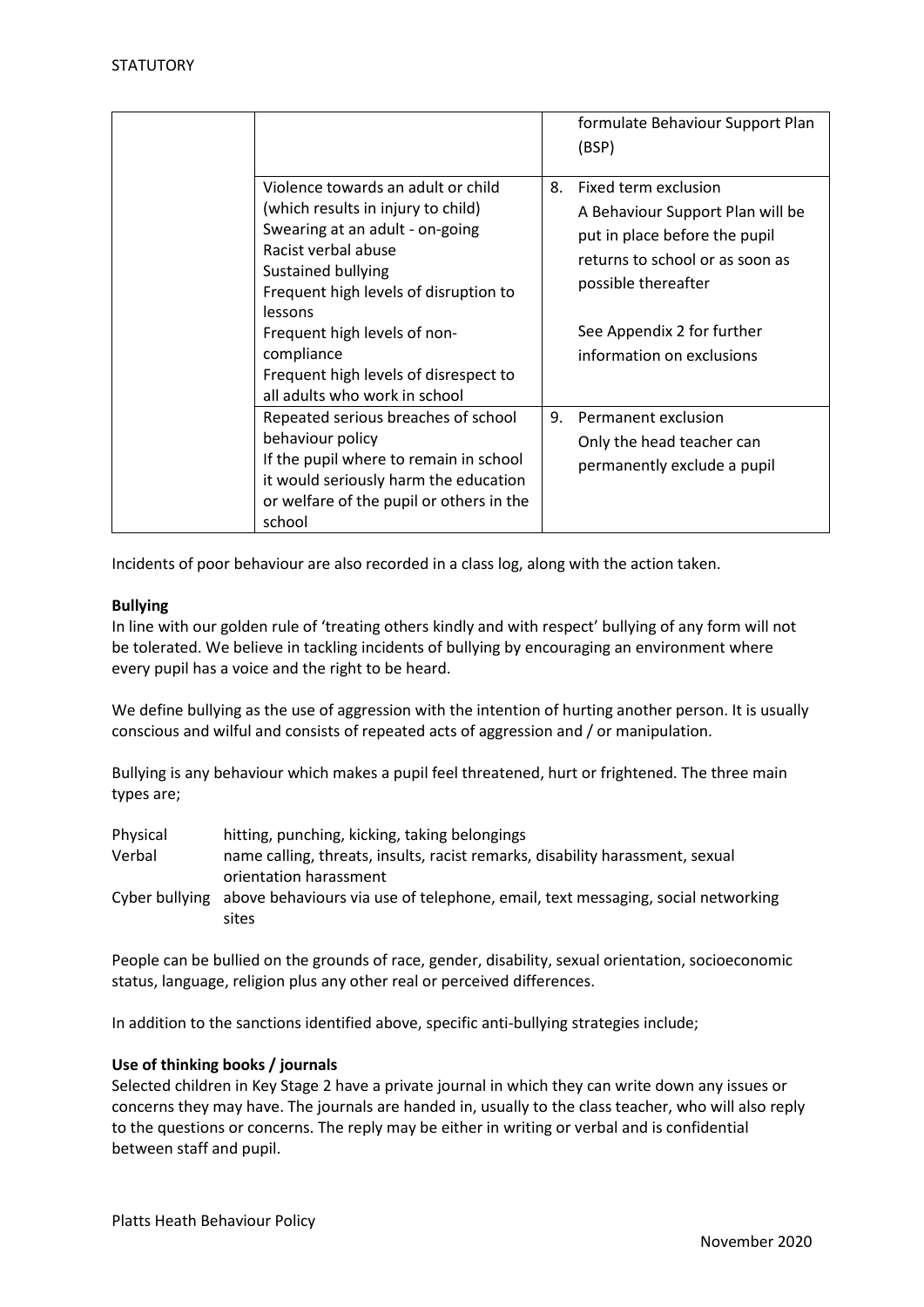## **Mediation**

We encourage the children to resolve their own issues. All year 6 pupils are trained mediators and are available in the playground to try and sort out issues as they arise.

All reported incidents of bullying are taken seriously and investigated, initially by the class teacher with escalation to the head teacher if necessary. Each stage of the investigation will be recorded and where appropriate dealt with via the school behaviour policy.

Initial investigations focus on a no blame approach with a discussion in a group setting. The next stage would involve discussion with the individual child(ren) and then finally the parents would be asked into the school to discuss the issues.

The school expects to support all involved by talking through the incident with the person accused of bullying and the victim. Both parties will be encouraged to express their feelings about the matter and, where feasible, mediation will be suggested. Suggestions of possible strategies for making amends may be discussed and agreed.

### **Searching & Confiscation of Items**

School staff can search a pupil for any item if the pupil agrees.

Head teachers and staff authorised by them have a statutory power to search pupils or their possessions, without consent, where they have reasonable grounds for suspecting that the pupil may have a prohibited item. Prohibited items are:

- knives or weapons
- alcohol
- illegal drugs
- stolen items
- tobacco and cigarette papers
- fireworks
- pornographic images
- any article that the member of staff reasonably suspects has been, or is likely to be used:
	- o to commit an offence
		- $\circ$  to cause personal injury to, or damage to the property of, any person (including the pupil)

Head teachers and authorised staff can also search for any other item banned by the school rules in the list below;

- mobile phones
- hand held computer games
- toy guns or other toy weapons
- chewing gum, sweets, fizzy drinks

Searching is likely to take the form of asking a pupil to empty their pockets or school bag and refusal to allow this will be dealt with using the sanctions outlined above. Wherever possible another member of staff will be present if a child is searched, preferably one of the same sex as the child.

School staff can seize any prohibited item found as a result of a search. They can also seize any item, however found, which they consider harmful or detrimental to school discipline.

Confiscated items, except those specifically prohibited above, will be returned to the pupil's parents at the end of the day.

Platts Heath Behaviour Policy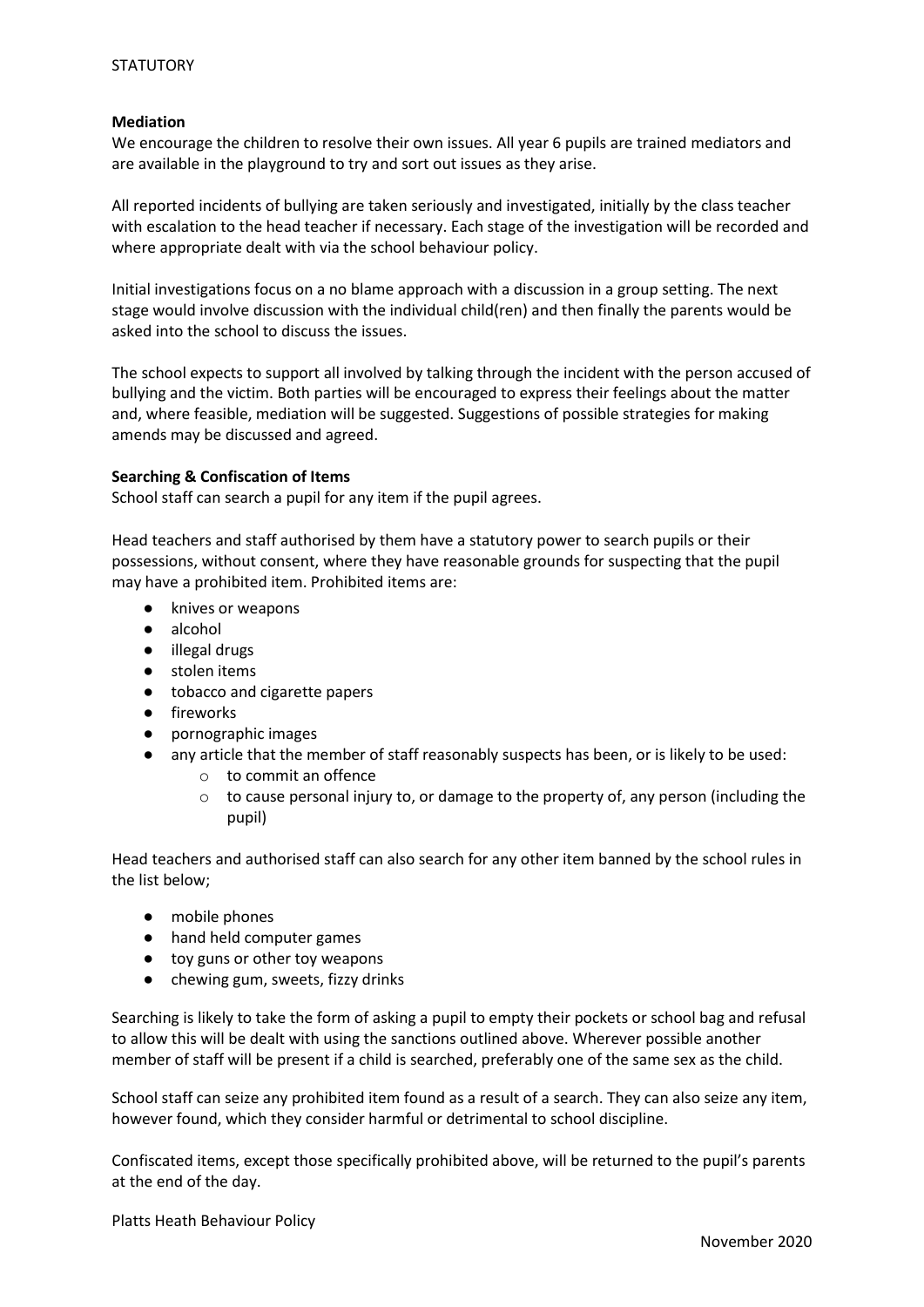Cases where a pupil has made malicious accusations against a member of staff will be addressed through meeting with the pupil and parent and if necessary sanctions will be agreed.

## **Use of 'Reasonable Force'**

'Reasonable force' covers the broad range of actions used by most teachers at some point that involve a degree of physical contact with pupils. This can range from guiding a pupil to safety by the arm through to more extreme circumstances such as breaking up a fight or where a pupil needs to be restrained to prevent violence or injury. School staff will always try to avoid acting in a way that might cause injury but, in extreme cases, it may not always be possible to avid injuring the pupil.

All members of school staff have a legal power to use reasonable force to control or restrain pupils. It can also apply to people whom the Head teacher has temporarily put in charge of pupils, such as unpaid volunteers or parents accompanying pupils on a school organised visit.

Examples of where reasonable force may be used include;

- To remove disruptive children from the classroom where they have refused to follow an instruction to do so
- To prevent a pupil behaving in a way that disrupts a school event or a school trip or visit
- To prevent a pupil leaving the classroom where allowing the pupil to leave would risk their safety or lead to behaviour that disrupts the behaviour of others
- To prevent a pupil from attacking a member of staff or another pupil, or to stop a fight within school
- To restrain a pupil at risk of harming themselves through physical outbursts

In deciding whether to use this intervention staff will use their professional judgement and consider the;

- Pupils behaviour and level of risk presented at the time of the incident
- Degree of force used
- Effect on the pupil or member of staff
- The child's age

The staff acknowledge their legal duty to make reasonable adjustments for disabled children and children with special educational needs.

It is unlawful to use reasonable force as a form of punishment.

Any incidents involving reasonable force will be recorded on the Incident Record in Appendix 3 and reported to parents at the earliest possible opportunity. Incident reports are kept in the pupils file and reported, via the Head teachers report, to the Governing Body.

All complaints about the use of force will be appropriately investigated using the school Complaints Procedure. However, it should be noted that the onus is on the person making the complaint to prove that their allegations are true, not for the member of staff to show that they have acted reasonably. Also, suspension is not an automatic response when a member of staff has been accused of excessive force and the governing body will always consider whether the member of staff has acted within the law before deciding to take disciplinary action.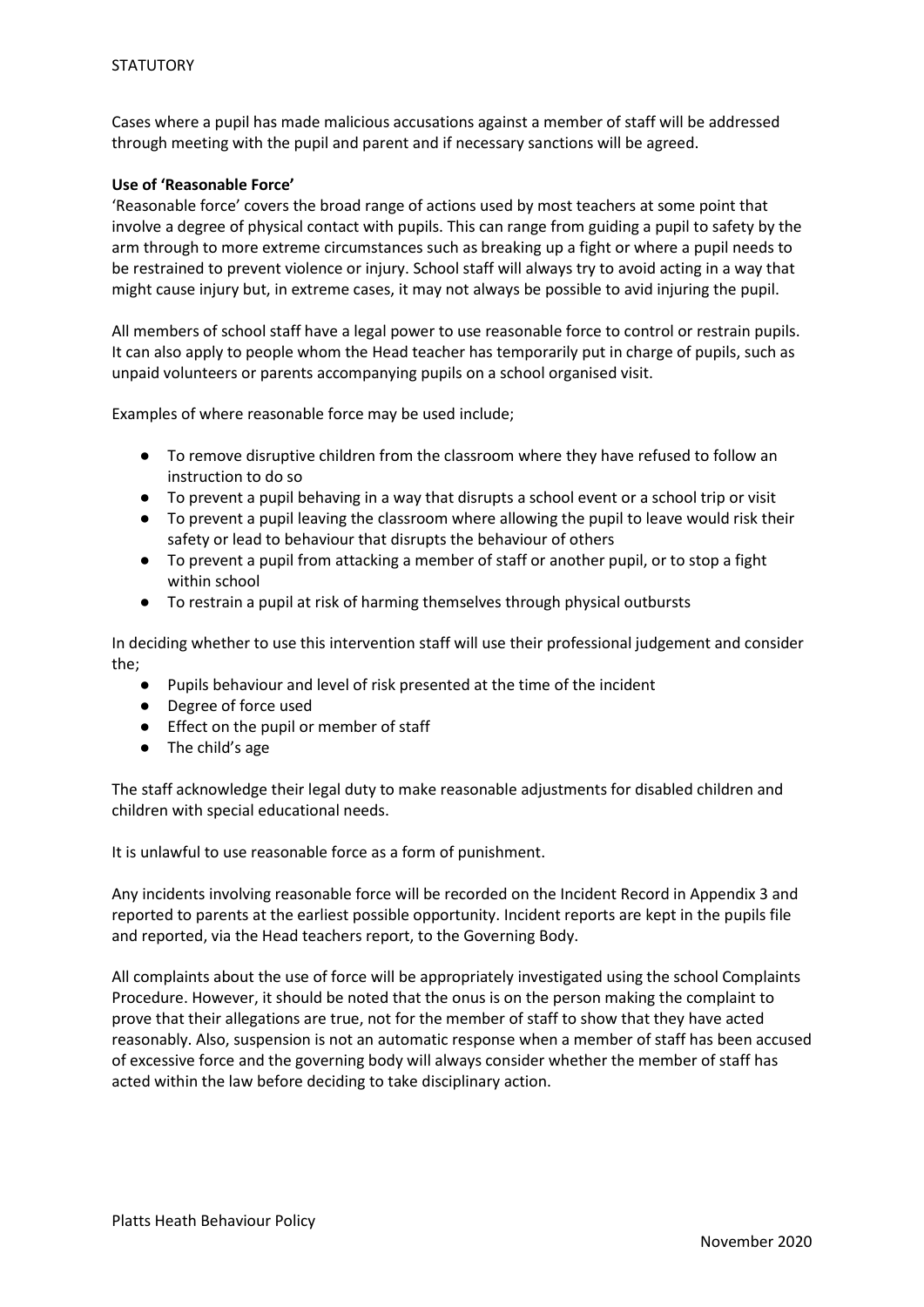## **Behaviour Outside School Grounds or Outside of School Hours**

Students' behaviour outside School on school "business" for example school trips and journeys or away school sports fixtures is subject to the School's Behaviour Policy. Poor behaviour in these circumstances will be dealt with as if it had taken place in School.

Behaviour by the pupils out of school on school business which is either witnessed by a member of staff or reported to the school will be dealt with within the same guidelines. If a member of staff is present he/she will investigate and issue sanctions or if reported to the school the head teacher or senior teacher will talk to the children / adults present and then decide on sanctions to be issued including loss of privileges in terms of representing the school.

Behaviour of the children before 8.55am and after 3.15pm is the responsibility of the parent/s even if they are still on school grounds. The care of the children is handed from parent to school at 8.55am and back again at 3.15pm. The only exception to this is if the child is attending a before school or after school extra-curricular activity. The school will upon request support parents in discussing incidents of poor behaviour that occurred out of school hours but within school grounds.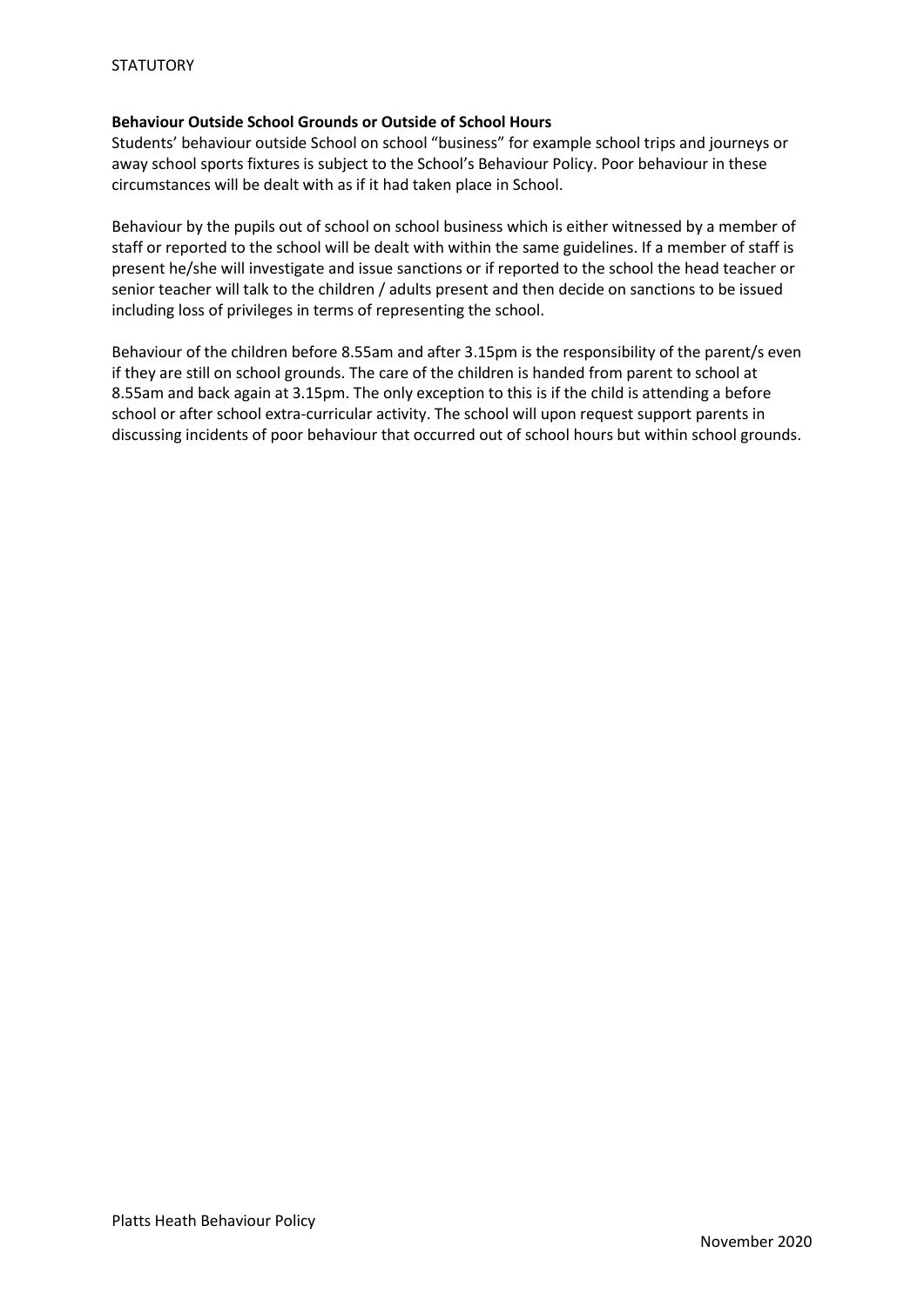## **Appendix 1 – Code of Conduct for parents, carers and visitors**

As well as following the guidance set out in our Home-School Agreement, we expect parents, carers and visitors:

- Respect the ethos of our school
- Understand that both teachers and parents need to work together for the benefit of their children
- Demonstrate that all members of the school community should be treated with respect and therefore set a good example in their own speech and behaviour
- Seek to clarify a child's version of events with the school's view in order to bring about a peaceful solution to any issue
- Correct their own child's behaviour, especially in public, where it could otherwise lead to conflict, aggressive behaviour or unsafe behaviour
- Approach the school to help you resolve any issues of concern
- Avoid using staff as threats to admonish children's behaviour
- Avoid discussing school issues with members of staff outside of school premises

In order to support a peaceful and safe school environment the school cannot and will not tolerate parents, carers and visitors exhibiting the following:

- Disruptive behaviour which interferes or threatens to interfere with the operation of a classroom, an employee's office, office area or any other area of the school grounds including team matches
- Using loud or offensive language, swearing or displaying temper
- Threatening to do actual bodily harm to a member of school staff, visitor, fellow parent/carer or pupil regardless of whether or not the behaviour constitutes a criminal offence
- Damaging or destroying school property
- Abusive or threatening e-mails, text / voicemail / phone messages or other written communication
- Defamation of the school's or staff character on Facebook or other social networking sites
- The use of physical aggression towards another adult or child. This includes physical punishment against your own child on school premises
- Approaching someone else's child in order to discuss or chastise them because of their actions towards their own child. (Such an approach to a child may be seen to be an assault on that child and may have legal consequences)
- Smoking and consumption of alcohol or other drugs
- Cycling on school premises
- Dogs being brought on to school premises

Should any of the above behaviour occur on school premises the school may feel it is necessary to contact the appropriate authorities and, if necessary, even ban the offending adult from entering the school grounds.

We trust that parents and carers will assist our school with the implementation of this policy and we thank you for your continuing support of the school.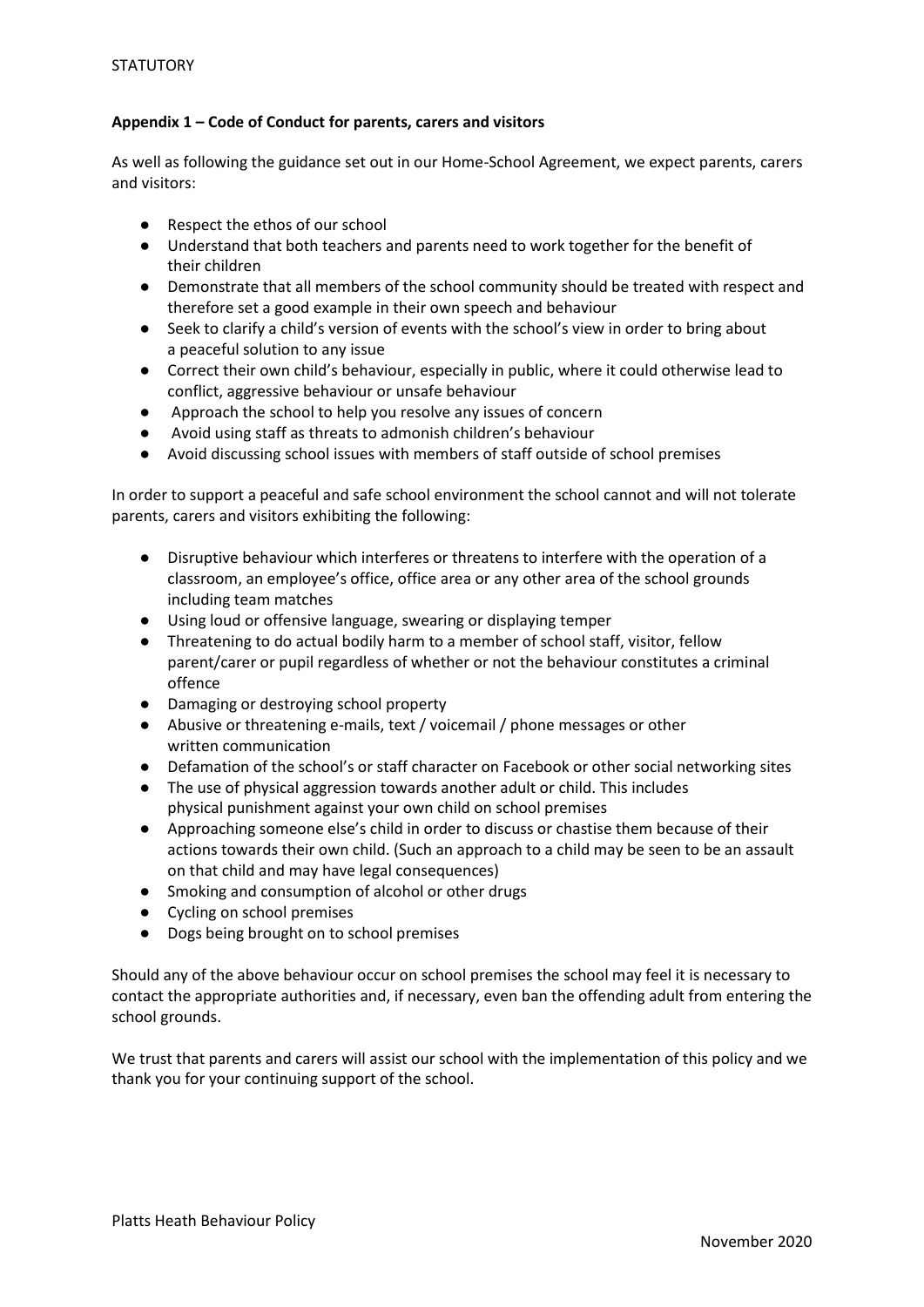## **Appendix 2 – Exclusions**

Platts HeathPrimary School seeks to avoid exclusions. These take place only for very serious incidents or when other strategies have been tried and have failed over time.

In most cases exclusion will be the last resort after a range of measures have been tried to improve the pupil's behaviour and after a range of strategies have been put in place to address the inappropriate behaviour which may lead to exclusion.

The Head Teacher and staff will identify pupils whose behaviours place them at risk of exclusion, and seek additional provision to meet their individual needs, which could include working in partnership with other agencies.

Exclusions are used when other strategies and sanctions have not been effective over time, if allowing the pupil to remain in school would seriously harm the education or welfare of the pupil or others in the school or when there has been a single clear and serious breach of discipline.

A serious offence could by itself justify a pupil's exclusion. This may include an aspect of the following:

- Serious actual or threatened violence against another pupil or a member of staff
- Verbal abuse / swearing at an adult
- Racist verbal abuse
- Sustained bullying
- Frequent high level disruption to lessons
- Frequent high levels of disrespect to all adults who work in school
- Indecent behaviour
- Damage to property
- Misuse of illegal drugs
- Misuse of other substances
- Theft
- Sexual abuse or assault
- Supplying an illegal drug
- Carrying an offensive weapon
- Arson

## **Exclusion procedure**

Most exclusions are of a fixed term nature and are of short duration (usually between one and three days). The DfE regulations allow the Head teacher to exclude a pupil for one or more fixed periods not exceeding 45 school days in any one school year.

The Governors have established arrangements to review promptly all permanent exclusions from the school and all fixed term exclusions that would lead to a pupil being excluded for more than 15 days in a school term or missing a public examination.

The Governors have established arrangements to review fixed term exclusions which would lead to a pupil being excluded for more than five days but not more than 15 days in a school term where a parent has expressed a wish to make representations.

Following exclusion parents are contacted immediately where possible. A letter will be sent by post giving details of the exclusion and the date the exclusion ends. Parents have a right to make representations to the Governing Body and the Local Authority as directed in the letter.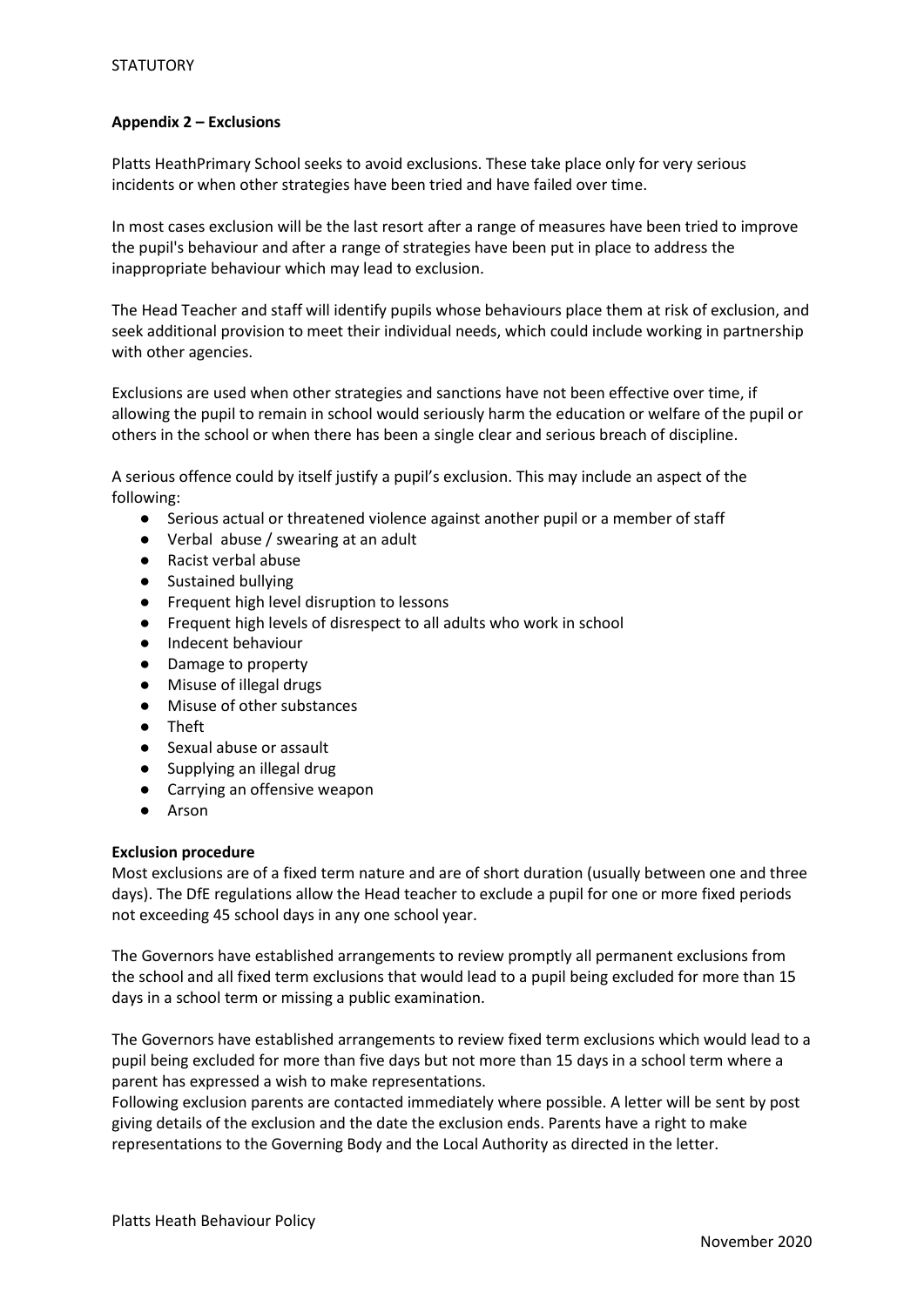A return to school meeting will be held following the expiry of the fixed term exclusion and this will involve the Head teacher and other staff where appropriate. During this meeting a Behaviour Support Plan will be drawn up, which will include a review date.

During the course of a fixed term exclusion where the pupil is to be at home, parents are advised that the pupil is not allowed on the school premises, and that daytime supervision is their responsibility as parents/guardians.

Records relating to exclusions will be stored confidentially.

## **Permanent Exclusion**

The decision to exclude a pupil permanently is a serious one. There are two main types of situation in which permanent exclusion may be considered:

1. The first is a final, formal step in a concerted process for dealing with disciplinary offences following the use of a wide range of other strategies, which have been used without success. It is an acknowledgement that all available strategies have been exhausted and is used as a last resort. This would include persistent and defiant misbehaviour including bullying (which would include racist or homophobic bullying) or repeated possession and/or use of an illegal drug on school premises.

2. The second is where there are exceptional circumstances and it is not appropriate to implement other strategies and where it could be appropriate to permanently exclude a pupil for a first or 'one off' offence. These might include:

- Serious actual or threatened violence against another pupil or a member of staff
- Sexual abuse or assault
- Supplying an illegal drug
- Carrying an Offensive Weapon (Offensive weapons are defined in the Prevention of Crime Act 1993 as "any article made or adapted for causing injury to the person; or intended by the person having it with him for such use by him".
- Arson
- Behaviour which poses a significant risk to the child's own safety.

The school will involve the police for any relevant offences. These instances are not exhaustive but indicate the severity of such offences and the fact that such behaviour seriously affects the discipline and well-being of the school.

General factors the school considers before making a decision to exclude

● Exclusion will not be imposed instantly unless there is an immediate threat to the safety of others in the school or the pupil concerned

Before making an exclusion decision the Head teacher will:

- Ensure appropriate investigations have been carried out
- Consider all the evidence available to support the allegations taking into account the Behaviour Policy and Equality Policies
- Allow the pupil to give her/his version of events
- Explore the wider context, taking into consideration how much the incident may have been provoked (for example by bullying or by racial or sexual harassment)

If the Head teacher is satisfied that on the balance of probabilities the pupil did what he/she is alleged to have done, then exclusion will be the outcome.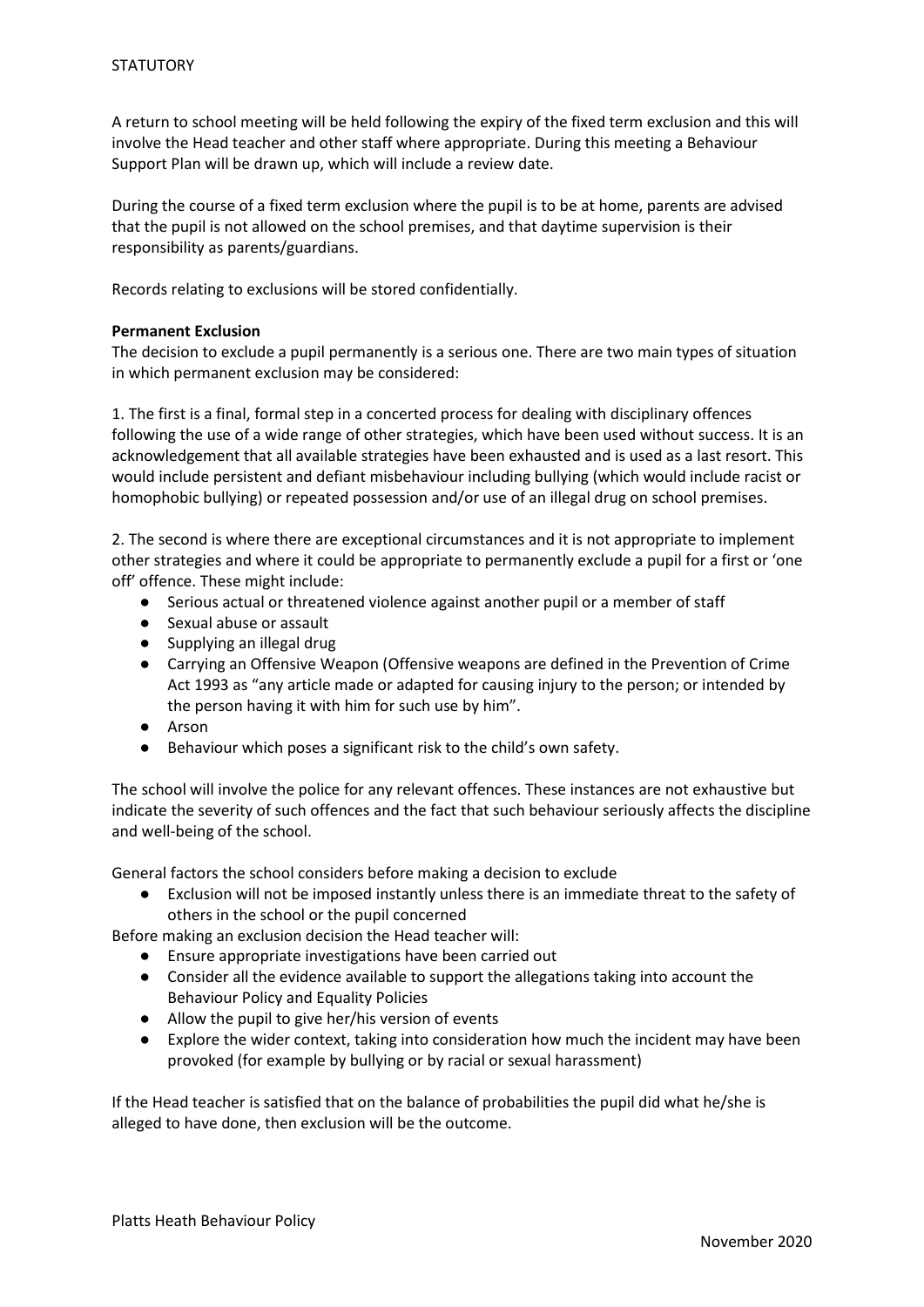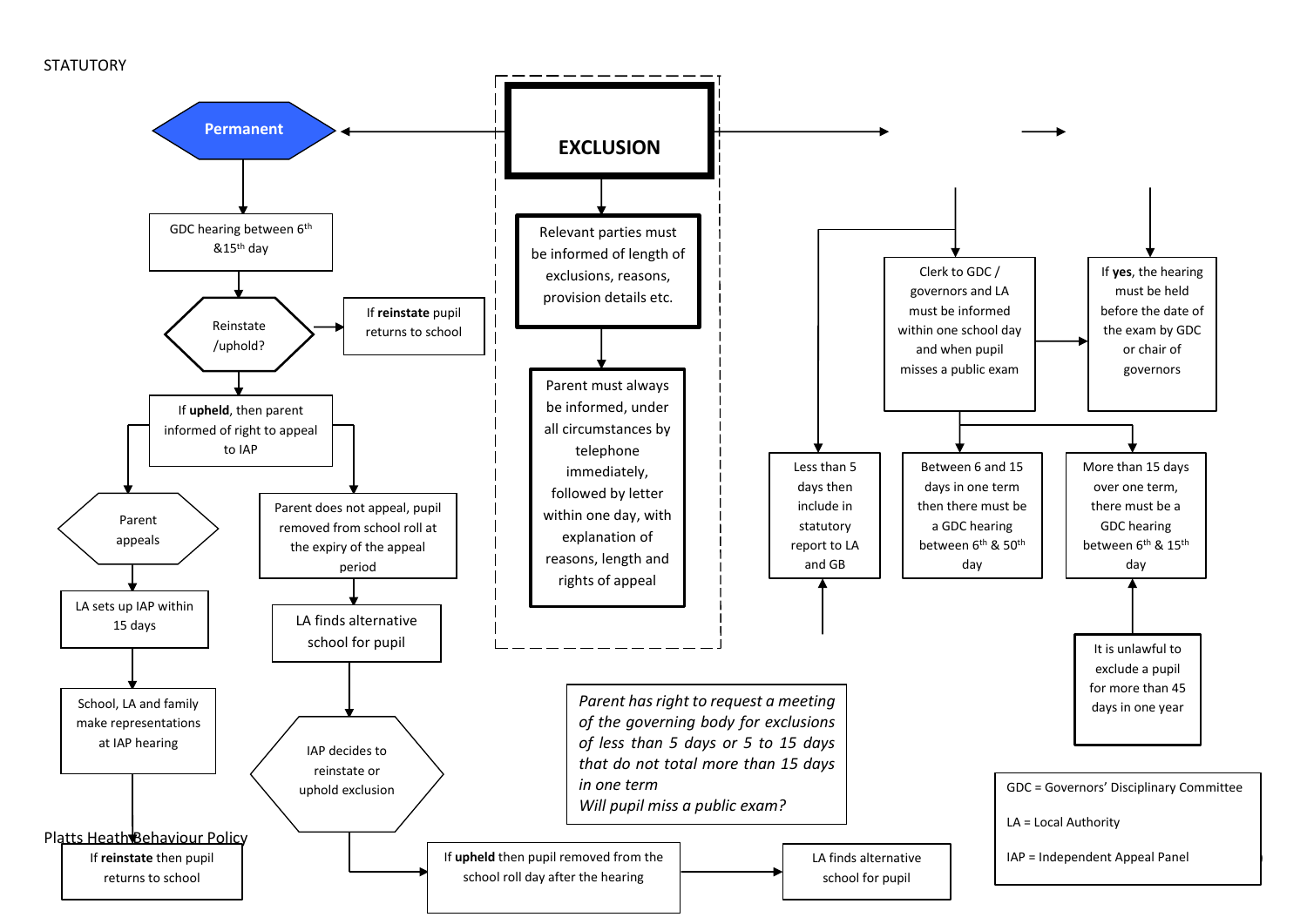## **Appendix 3 – Use of force to control or restrain pupils: Incident Record**

Details of pupil(s) on whom force was used by a member of staff (name, class)

Date, time & location of incident

Names of staff involved (directly or as a witness)

Details of other pupils involved (directly or as witnesses), including whether any of the pupils involved were vulnerable for SEN, disability, medical or social reasons

Description of incident by the staff involved, including any attempts to de-escalate and warnings given that force may be used

Reason for using force and description of force used

Any injury suffered by staff or pupils and any first aid and / or medical attention required

Reasons for making a record of the incident

Follow up, including post-incident support, and any disciplinary against pupils

Any information about the incident shared with staff not involved in it and external agencies

When and how those with parental responsibility were informed about the incident and any views they have expressed

Has any complaint been lodged (details should not be recorded here)?

| Report compiled by: |  |
|---------------------|--|
|                     |  |

Countersigned by:

Name & Role: Name & Role:

Signature: Signature: Signature:

Date: **Date:** Date: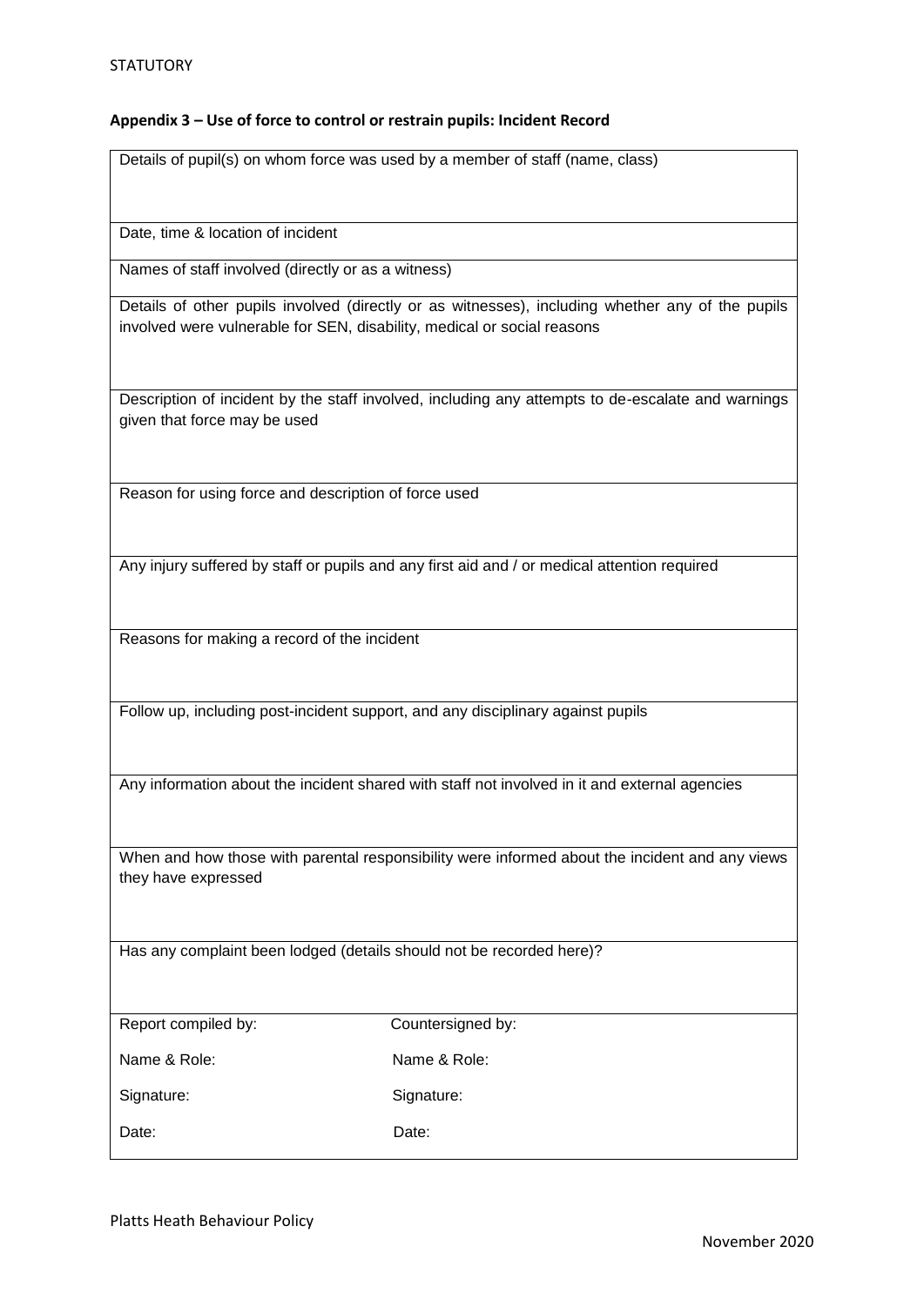

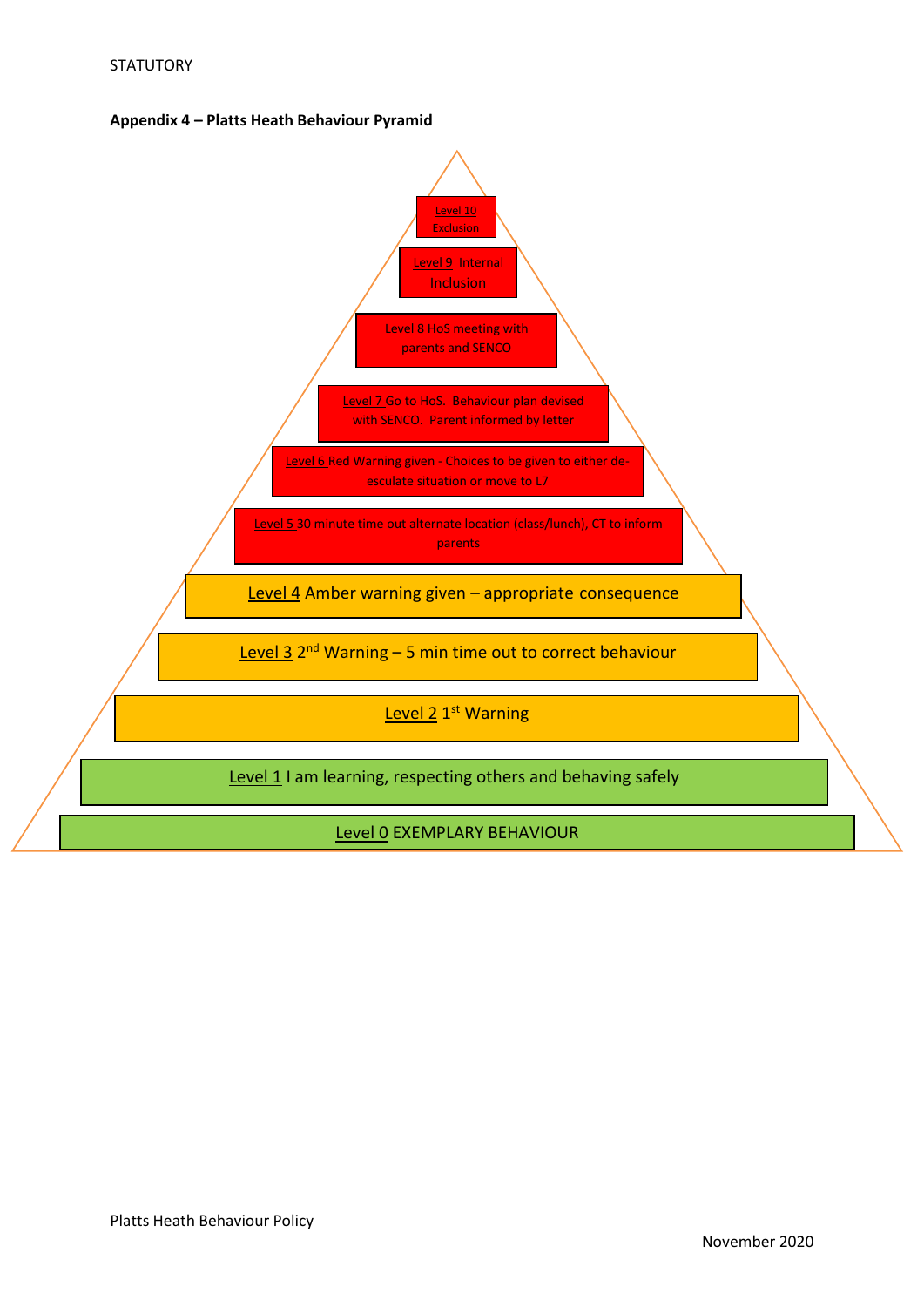## **STATUTORY**

#### **Cross references**

Written Statement of Behaviour Principles

Home – School Agreement

Allegations against staff

Complaints Procedure

Use of reasonable force - advice for head teachers, staff & governing bodies, *DfE Non-statutory guidance, Sept 2012*

Exclusion from maintained schools, academies and pupil referral units in England, *DfE Statutory guidance, Feb 2013*

Screening, searching and confiscation, *DfE Statutory Guidance , Nov 2012*

Behaviour and discipline in schools – guidance for head teachers and staff, *DfE Departmental Advice, Apr 2012* 

Ensuring good behaviour in schools, *DfE Departmental Advice, Sept 2012*

Behaviour and discipline in schools – guidance for governing bodies, *DfE Statutory Guidance, Sept 2012*